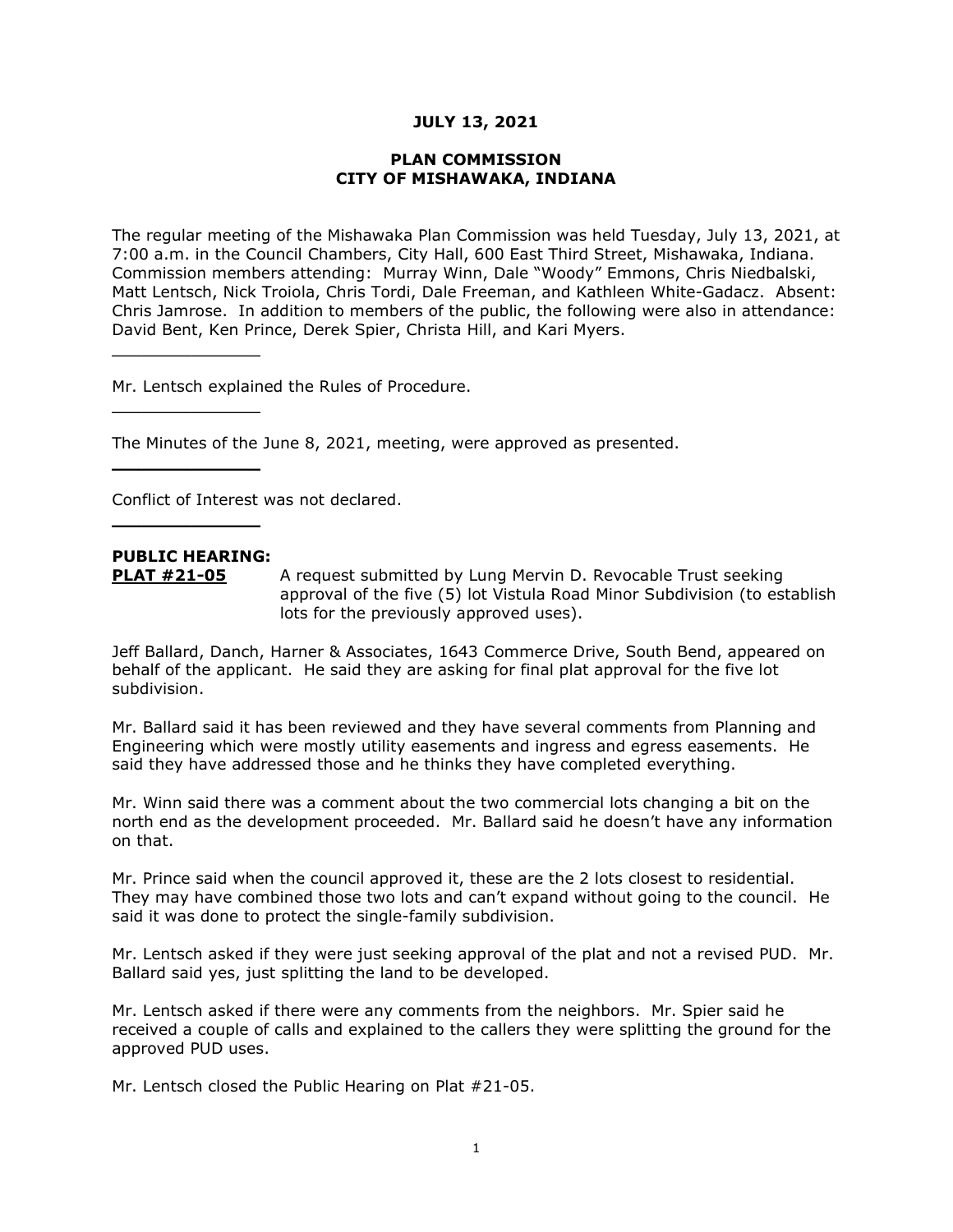### **Staff Recommendation**

*The Planning Department recommends approval of the Preliminary and Final Plat for the "Vistula Road Minor Subdivision" pending submittal of a revised and executed plat for recordation. This recommendation is based upon the fact that the subdivision plat meets all of the requirements of Section 133-73 / Preliminary Plat and Section 133-76 / Final Plat of the City of Mishawaka Subdivision Control Ordinance.*

**MOTION:** Dale Freeman moved to approve Plat #21-05. Murray Winn seconded; motion carried with a vote of 8-0.

# **DESIGN REVIEW:**

 $\overline{\phantom{a}}$  , where  $\overline{\phantom{a}}$ 

**DR #21-01** A request submitted by 119 W. McKinley, LLC, requesting a waiver from the Mishawaka Design Review Ordinance Section 105-76 Architectural Materials to allow fiber cement panels as an appropriate building material at **117 West McKinley Avenue.**

Ivan Nockov, 226 N. Morgan St., Chicago, IL, said they are requesting to use Nichiha product on the front panel of the building which will be a mix of browns to create a high-end wood finish. He said this material has been used on other 7-11 locations and is more durable than natural stone.

Mr. Nockov said it's made to lap together to create a seamless stone façade. When it's put together it looks like actual wood. He said it drains water away from the building and is non-permeable material. Mr. Nockov said they use this product nationwide and is the preferred material nationwide.

Mr. Winn asked if the dumpster enclosure will utilize the same material. Mr. Nockov said yes.

Mr. Emmons asked what color the fibre cement panels would be. Mr. Nockov said the color scheme is a stone look with light and middle browns. The wood finish would be darker browns.

Mr. Lentsch closed the Public Hearing on Design Review #21-01.

## **Staff Recommendation**

 $\overline{\phantom{a}}$  , where  $\overline{\phantom{a}}$ 

*Staff recommends approval of Design Review Waiver 21-01 to allow fiber cement panels as an appropriate exterior architectural material. The material is a high quality, durable, and sturdy material that meets the intent of the Design Review requirements. The Plan Commission has approved similar waiver requests for other commercial/retail buildings to allow for design flexibility and to encourage a diverse rather than uniform appearance.* 

**MOTION:** Chris Niedbalski moved to approve Design Review #21-01. Murray Winn seconded; motion carried with a vote of 8-0.

#### **SITE PLAN: SP #21-03** A request for Final Site Plan approval for 2,490 sqft laundromat/office use building at **1335 Lincolnway East**.

Mike Huber, Abonmarche Consultants, 315 W. Jefferson Blvd., South Bend, appeared on behalf of the applicant. He said they are proposing a 2,400 sqft office and laundromat.